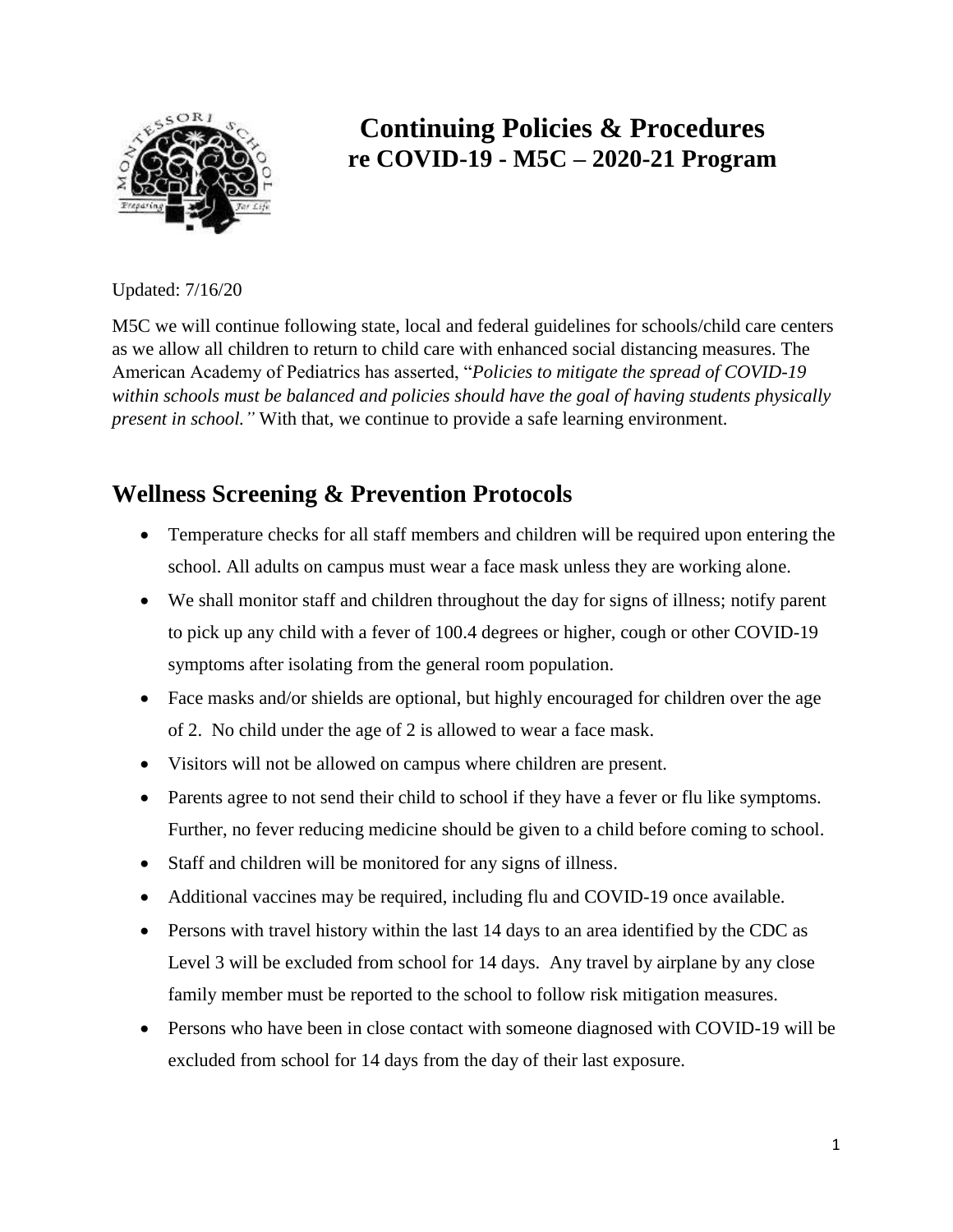## **Arrival and Dismissal**

- Parents are not allowed in the building (unless necessary). It is preferred that children are dropped off and picked up by the same person every day, if possible.
- Parents should wash/sanitize hands (and their children's hands) before and after dropping off children.
- A Receiving Table will be set up to greet you at drop-off and pick-up. No car dropoff/pick-up is available during the summer.
- Drive-up procedures will resume in the fall. Masks must be worn by all adults on campus. Teachers/Administrators may also wear face shields as needed**.**
- Clip boards will replace the sign-in/out binder temporarily and are arranged by program timings: MORNING, EXTENDED DAY and FULL TIME.
- Social distancing at drop-off and pick-up is required and you must bring your own pen to sign your child in/out. Hand sanitizer will be available at arrival/dismissal table.
- Administrators and/or teachers will assist children into the School.

## **Group Size / Class Size**

#### **Arrival:**

- A teacher and/or administrator will take the child's temperature with a no touch thermometer upon arrival.
- Child proceeds to the classroom and wash hands.
- All child belongings will be labeled and placed in their cubby.
- Classroom size to meet the state or local requirement and keep the same social bubbles together as much as possible. (Currently ratio is 12:1)
- Teachers stay with the same group of children as much as possible.

# **Hygiene & Cleaning/Disinfecting**

 Hand washing or hand sanitizing is required for all children and adults upon entry in the morning and intervals throughout the day.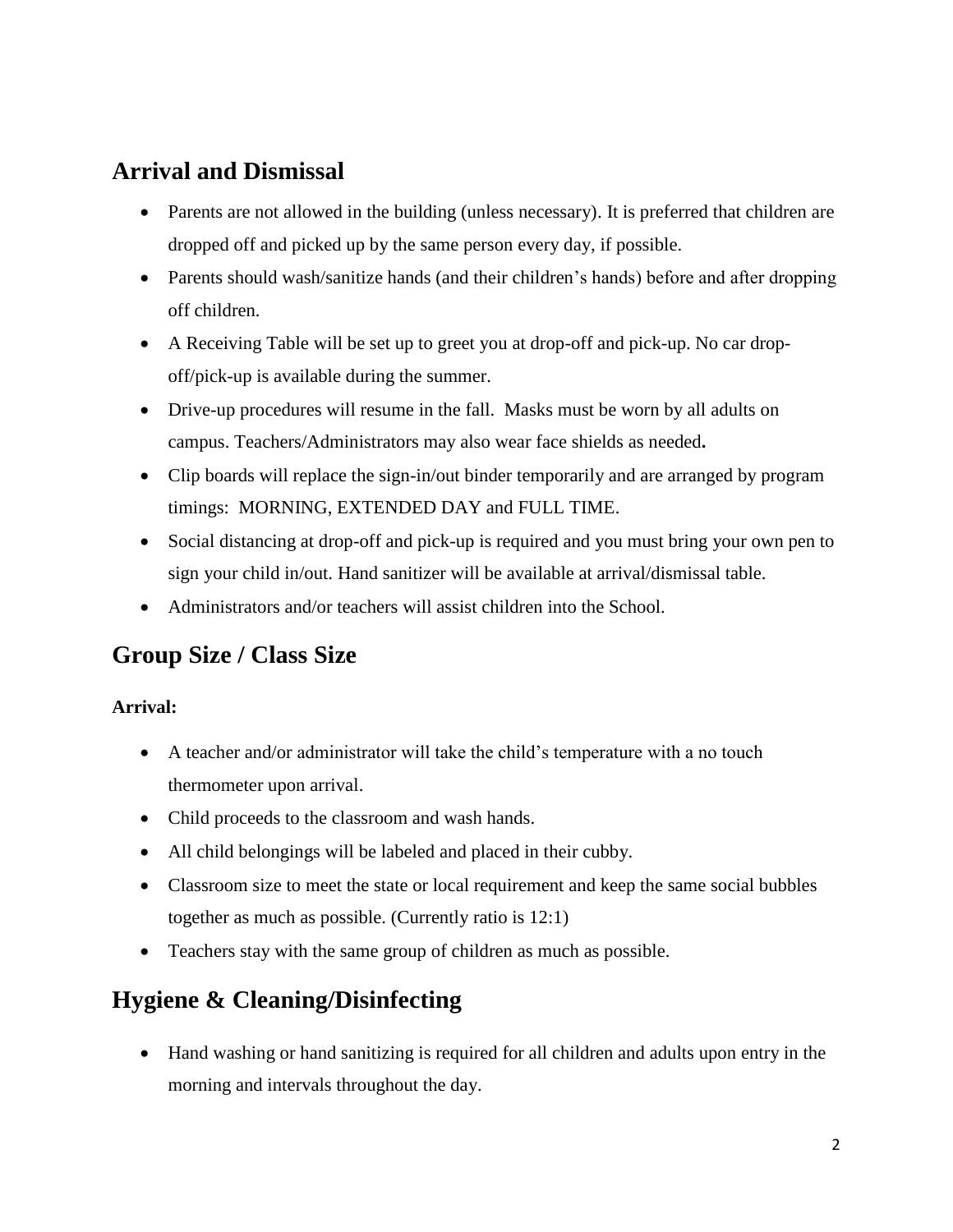- Staff will model the importance of healthy hygiene and provide frequent lessons.
- Cleaning of frequently touched items (doorknobs, faucets, etc.) will occur at required intervals.
- Shared materials will be cleaned after each use.
- Deep cleaning and sanitizing of the classrooms will occur daily.
- Full bathroom cleaning and sanitizing will occur in the evening.

## **Social distancing with children**

#### **Classrooms:**

- Classrooms have been redesigned to allow healthy distancing: group tables replaced with individual tables, using shelves as separations, work rugs will be and spaced 6 feet apart.
- Teachers will model how to keep distance.
- Role play during circle time will include: hand washing, proper etiquette for coughs and sneezes, and distance interactions.
- Frequent verbal reminders.

#### **Lessons and Work period:**

- Circle will still be part of our morning routine. (New rules will be presented).
- Children will be allowed to sit with space in between each other. (Marks will be made for children to know where to sit).
- Tables and rugs will be moved so that children don't have to be reminded to stay apart from each other.
- All working surfaces will be cleaned or sanitized according to schedule (ex: after each use).
- Teachers will continue to be proactive and remind children not to put objects in their mouth (cleaning spray and sanitizer spray will be available at all times.) In the case of contamination, we will promptly remove the item to a disinfecting "warming area" to temporarily remove that item from use.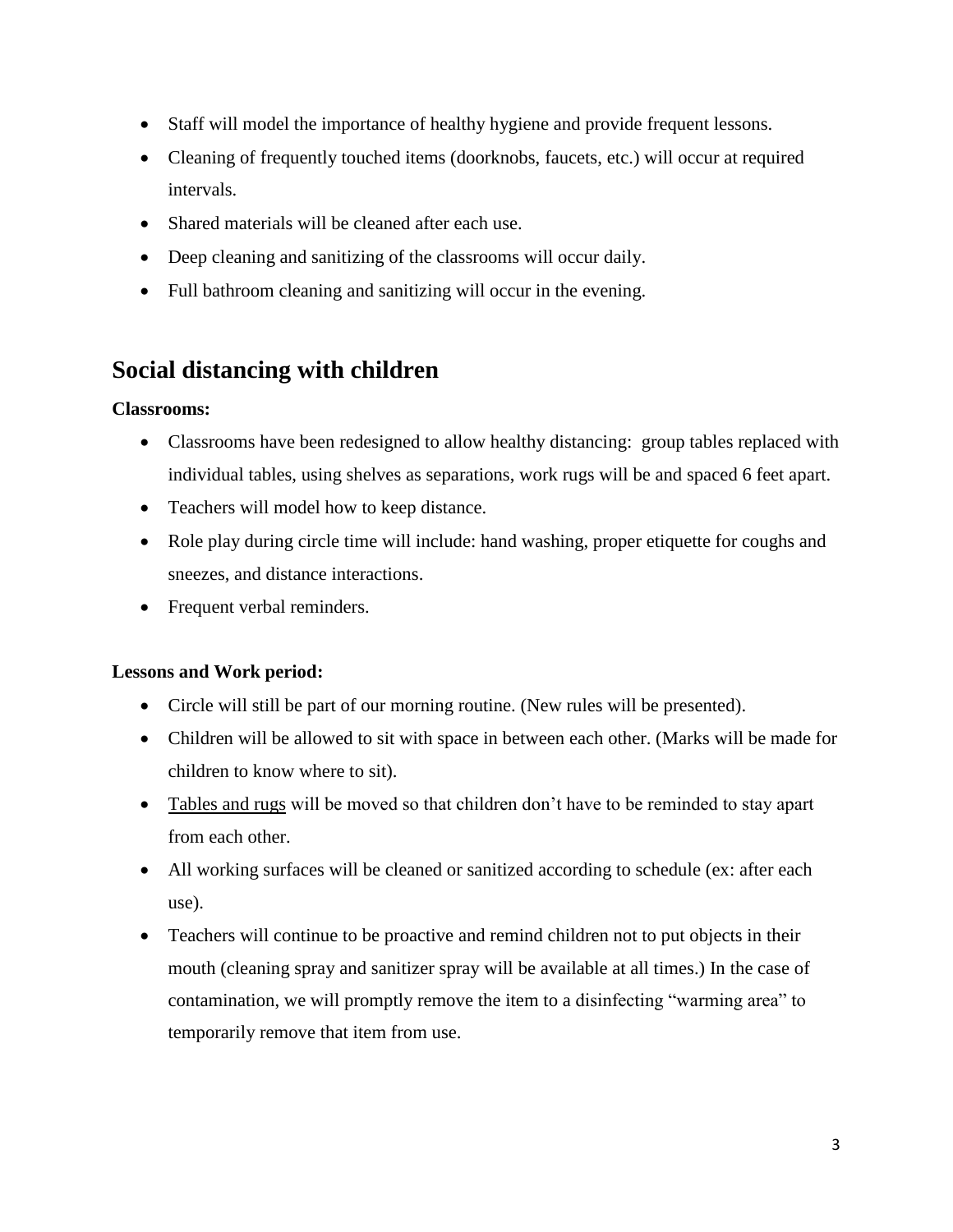#### **Snack:**

- As of May, 2020 parents must bring ALL their child's food (**snack** and lunch). The same snack guidelines apply (one protein, one fruit or veggie).
- Snack has to be prepared by morning teacher and served by same teacher during morning snack. Teacher must wear gloves when preparing and serving. Children must wash hands before sitting down for snack and are not allowed to serve themselves. A clean plate must be used for each child.
- Water bottles are allowed, but must be labeled and sent home daily for washing. Water bottles will be kept in children's cubbies when not in use.
- Used classroom dishes/utensils will be washed daily in dishwasher. Placemats have to be washed after every use.

#### **Outdoor Play**:

- Outdoor play is staggered children are not out together all at once.
- Classrooms will be expanded to include outdoor space as much as possible.
- Children will use restroom and wash hands before going outside. Hand sanitizer, disinfecting wipes, gloves, ice packs, band aids and accident report booklet/pen available as always. Remind children to keep distance.
- Disinfecting of outdoor play equipment, tables, water fountain will be done daily.
- Limit children in the garden so they are practicing social distancing.
- Wash hands upon re-entering the classroom.

#### **Lunch Time:**

- Children must wash hands before eating lunch.
- Lunch will be served on a one-to-one ratio child to table.
- Teacher must have cleaned tables before having children sit.
- Teachers will wear gloves when assisting children with food. Children will not assist in food preparations.

#### **Nap Time:**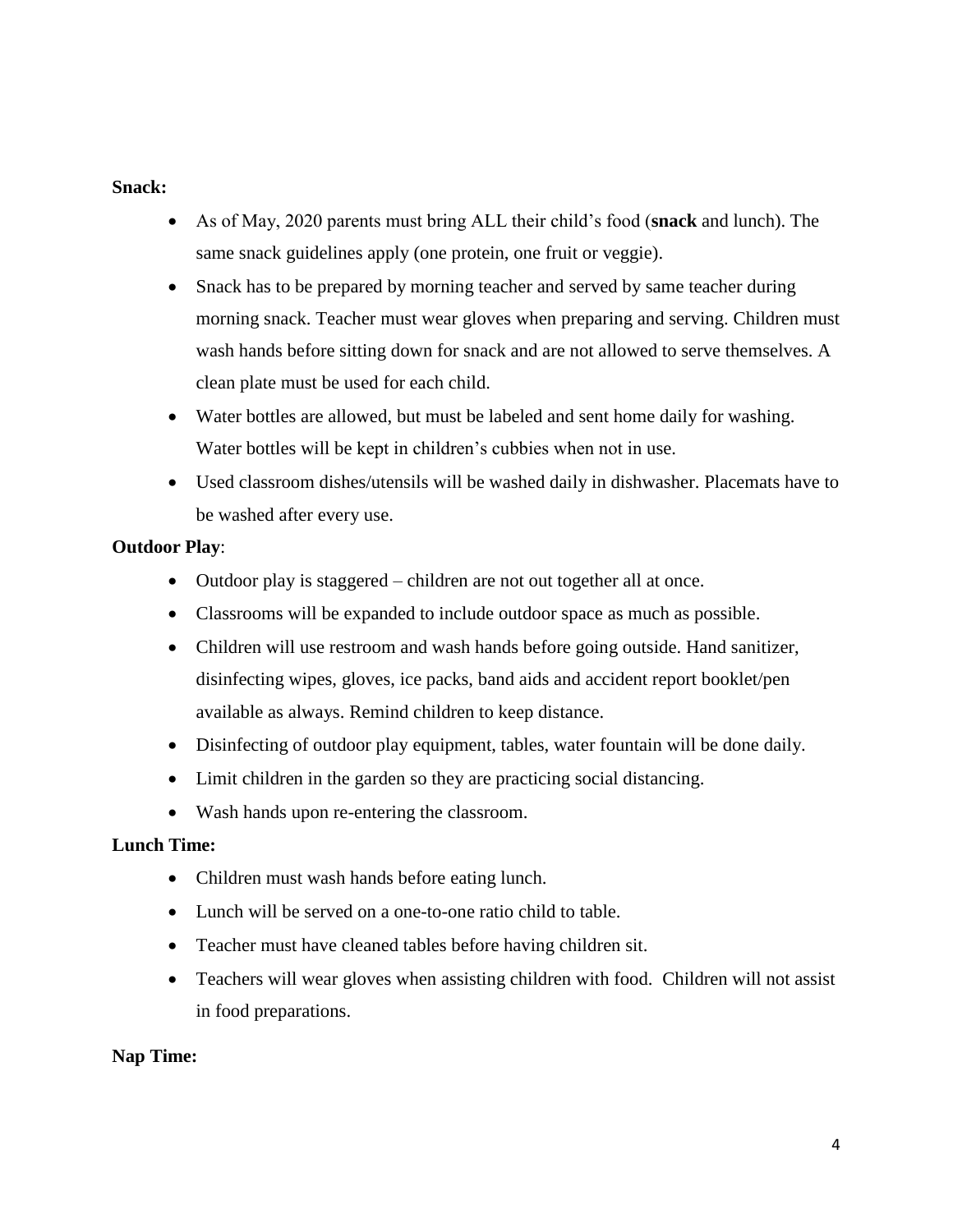- All nap gear will be labeled, assigned teacher will wear gloves to put on bedding on labeled mat.
- Children's' mats will be laid out 4 6 feet apart from each other, with heads in opposite directions.
- All mats will be disinfected weekly and gloves worn when putting bedding in bag to go home.

#### **Diapering:**

 Same procedures apply in that teachers wear gloves during child diapering and replace with a new pair after each child.

#### **Office:**

- Handle as much business via email or phone. If you must come into the office, please wear a mask and gloves.
- Tours A virtual tour is available through our website. Social distancing tours can take place as long as masks and gloves are worn.
- Any questions or concerns should be directed to the Office.

## **Protocol if COVID-19 is confirmed in a child or staff member:**

- Vacate and close off areas used by the persons who is sick.
- Open outside doors and windows to increase air circulation in the affected areas.
- Clean and disinfect all areas used by the person who is sick, such as classrooms, offices, bathroom, and common areas and surfaces.
- Confer with the Alameda County Department of Public Health and CDSS.
- Communicate information to M5C families.
- Close M5C for 2 days for deep cleaning.
- Require a 14-day quarantine for sick person. Require a COVID-19 negative test prior to returning to M5C.

### **Important Notes:**

 We will continue to monitor applicable state and local guidelines and update these procedures as necessary.